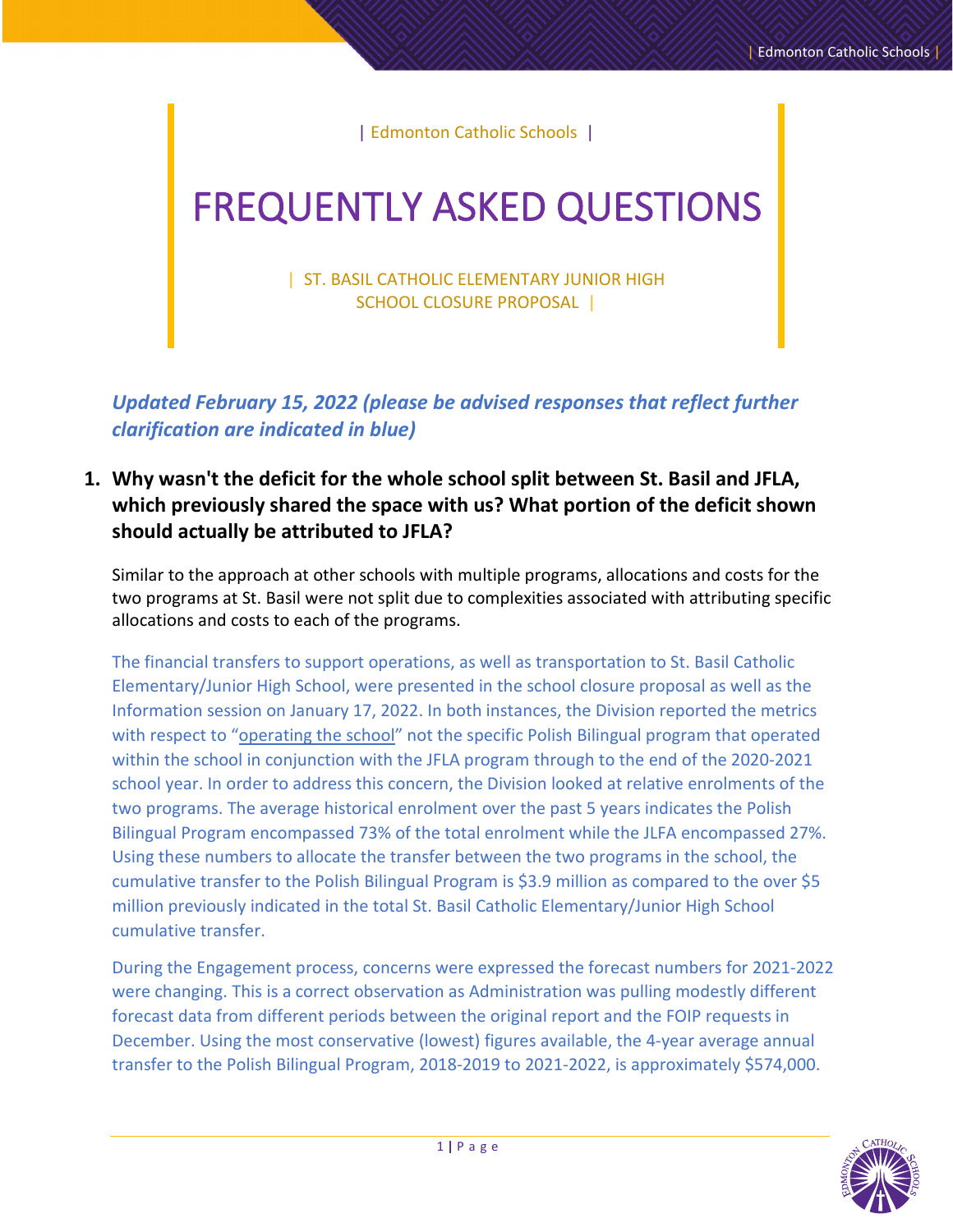*Updated January 25, 2022*

**2. Currently, St. Basil school has a utilization rate of 55%, which means that it receives an Operations and Maintenance allocation of \$42M. Will St. Basil School still receive Operations and Maintenance funding of \$42M with no students in it?**

The Operations and Maintenance (O&M) Grant is provided to school authorities to address the jurisdiction's responsibility for the operation, maintenance, safety, and security of all school buildings, including costs relating to the supervision of this program. ECSD does not receive \$42 Million in Operations and Maintenance rather, this grant allocation is determined by weighted enrolment and instructional areas within a school.

**3. According to the enrolment numbers in the St. Basil Catholic Elementary/Junior High School Closure Proposal, adjusted enrolment stays the same, or goes up, but never goes down. Has this affected the school's allocation from Alberta Education?**

The adjusted enrolment for a school uses a Student Allowance Factor to account for the additional space required by some students with special needs for the effective and safe delivery of programs. Students with severe disabilities are counted at a factor of three or one and a half, depending on their grade configuration.

The adjusted enrolment formula is indicated by Alberta Education and Alberta Infrastructure and is listed as follows:

Total Adjusted Enrolment = ((ECS-ECS Sp. Ed Severe) x 0.5) + (ECS Sp. Severe x 1.5) + (Gr. 1-12- Gr. 1-12 Sp. Ed. Severe) + (Gr. 1-12 Sp. Ed Severe x3)

*Updated January 24, 2022*

#### **4. Why is two-way communication not being facilitated during this engagement?**

Edmonton Catholic School Division commits to providing the opportunity for the Board of Trustees to hear all comments from our stakeholders. The public meetings format is such that members of the public can respond in a comfortable and safe setting where everyone who wants to speak at the public meetings has the opportunity to do so.

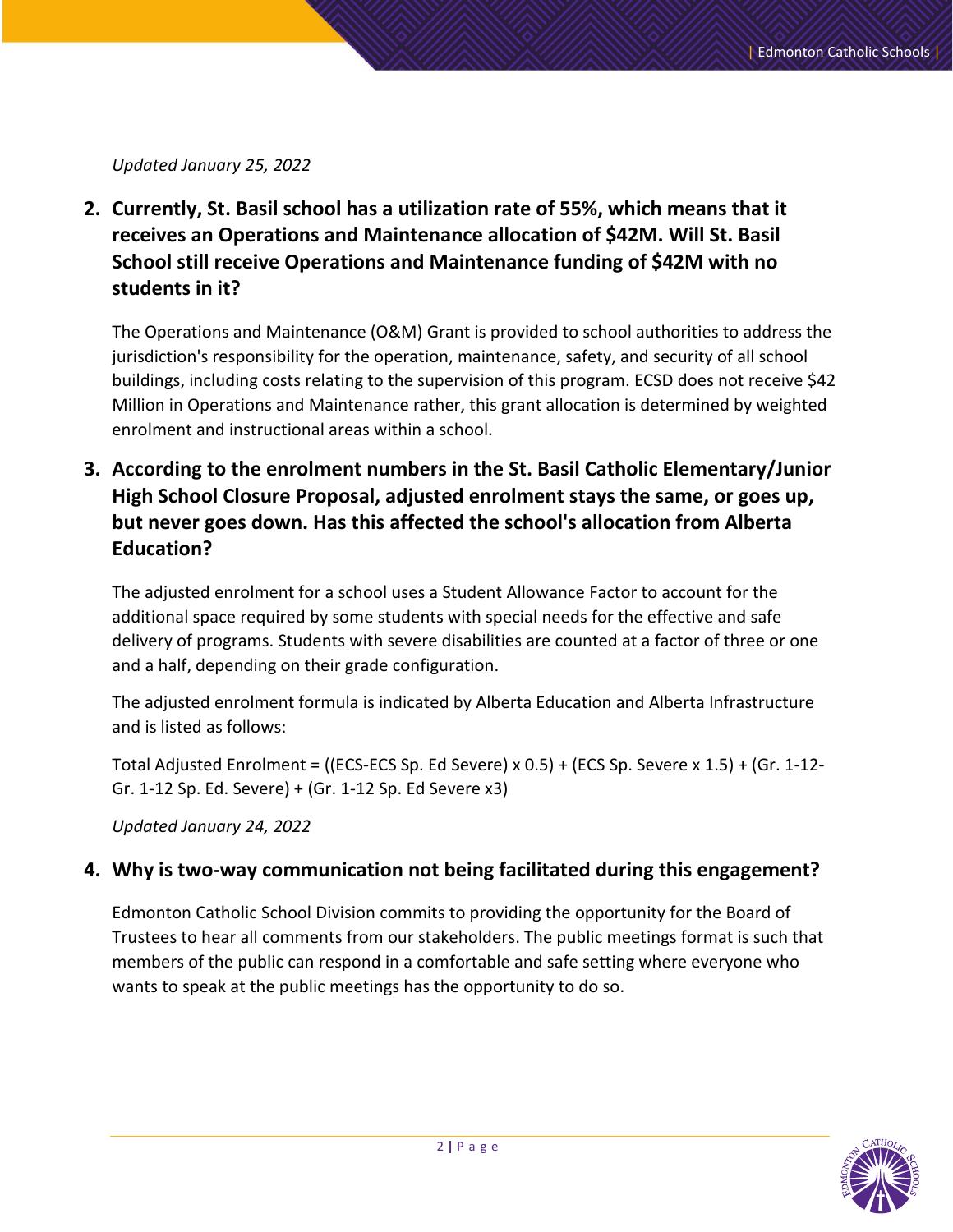#### **5. Why could people not register for table talks that were already in session?**

Registration was closed prior to each session to ensure there were enough third-party facilitators to manage round table discussions. This was done to ensure that each person would have time to respond to the School Closure Proposal.

#### **6. What has been done to decrease expenses for St. Basil's school budget?**

The school administration has worked diligently to decrease expenses for St. Basil by reducing staff and combining classes and options. The school also decreased operating expenses by over \$200,000 since 2017-2018.

## **7. We understand that transportation is expensive. If we offer to pay extra for transportation, would this allow St. Basil to stay open?**

The current cost for transportation at St. Basil is \$3562 per student, which means just over \$300 per month per student. This would also go against the feedback we received from a transportation survey conducted last year that informed us not to charge more for students accessing programs of choice.

# **8. The information showed a drop in enrolment, but it was actually only a drop of about 10-15 kids. It has also increased/levelled out in the last two years. Why is this small number such an issue now?**

From 2008 to 2021, the Polish Bilingual program has seen a decline of nearly 100 K-9 students. This is projected to decrease by another 8% by 2026.

## **9. Catholic schools everywhere are likely experiencing decreases in enrolment. Can we see how St. Basil compares to other Catholic schools?**

Many ECSD schools have increased their enrolment this year.

## **10. What will happen to the library filled with Polish literature if the program is shut down?**

Should the decision on February 23, 2022 be to close St. Basil Catholic Elementary/Junior High School, Edmonton Catholic School Division will work with all stakeholders to allocate Polish resources accordingly.

## **11.There was a \$230,000 drop in district allocations from 2021 – 2022. Why did this occur?**

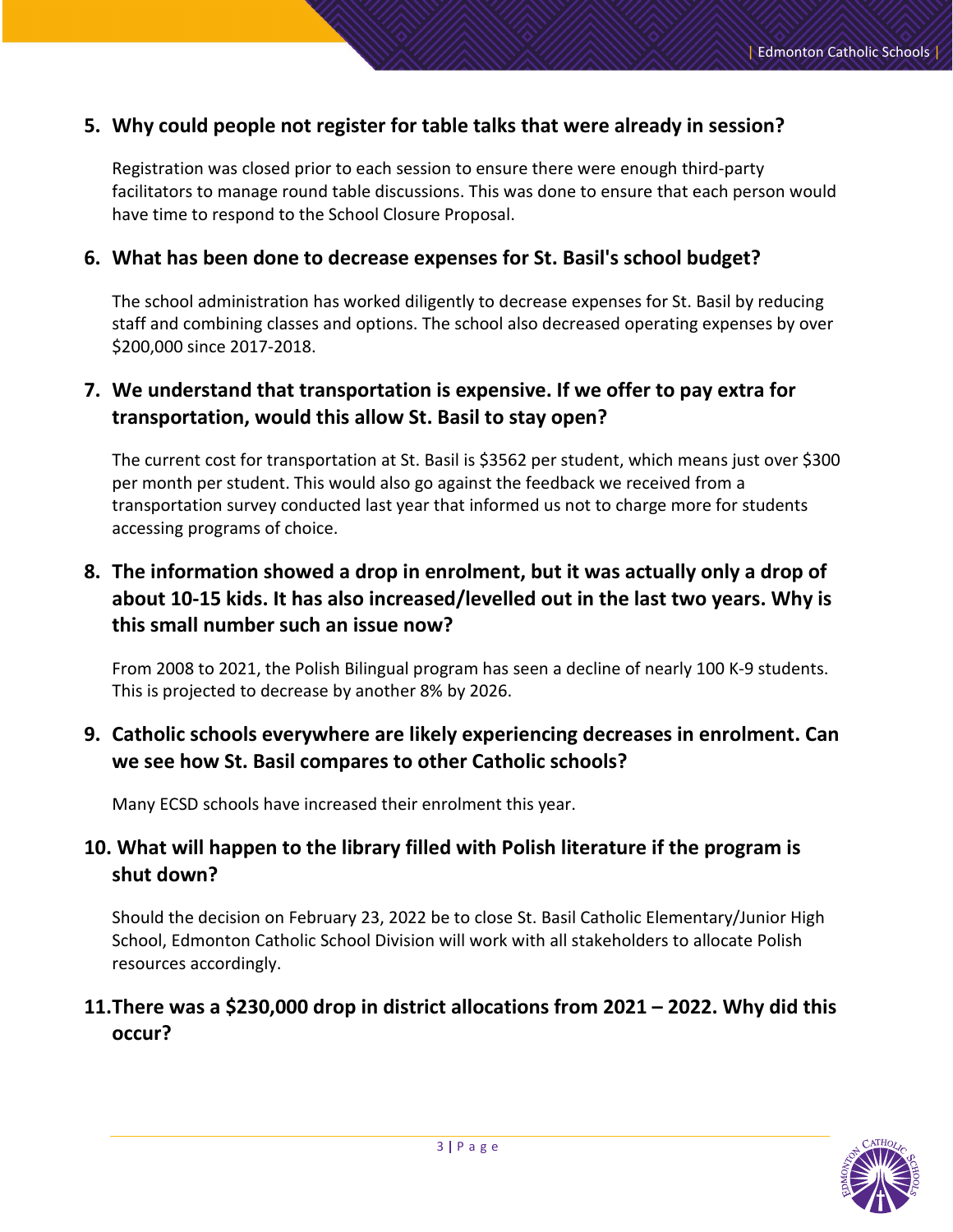The \$232,000 decrease in district allocation from 2021-2022 is due to reduced enrolment arising from the move of the JFLA program to St. Cecilia. The decrease in allocation to the school was offset by a reduction in staffing expenses related to the JFLA program.

# **12. What significant changes have occurred since the Board's decision in 2020 that has justified revisiting the closure of St. Basil School?**

In 2020, The Board of Trustees directed Senior Administration to work with the school to increase enrolment and help make the school viable. After two enrolment cycles, the school continues to see a decline in enrolment, continues to have an operating deficit that requires cross-subsidy from other schools in the division, and has difficulty offering a rich and diverse Junior High experience due to low numbers of students and staff. The recommendation has been brought forward because St. Basil School continues to possess five of the seven Closure Factors in Board Policy 14.

## **13. Why does St. Basil School only have the Polish program there? Why is it no longer a community school with a regular program?**

Edmonton Catholic School Division is confident that all enrolment growth could be accommodated by the four adjacent under-utilized community schools. In 2001, all St. Basil community students were redesignated to other Catholic schools in the area and stopped being a community school.

# **14. Why is relocation of the Polish program off the table with this School Closure Proposal?**

Please see Question 21

## **15. Why was the most current utilization reported information (which should include the presence of Genesis School) not part of the School Closure Proposal?**

Genesis Online Catholic School has its own school code. When calculating utilization, the spaces used by Genesis Online have been exempt. As a result, the capacity of St. Basil was reduced to 414 students.

# **16. Why is the cost of transportation for St. Basil students an issue now, when it was not at the time of the School Closure and Relocation Proposal in 2020? Did the relocation of the JFLA program cause the cost per student to increase because there are less students on buses?**

When the 2019-2020 school proposal was brought forward, transportation was one of the factors that contributed to the school deficit. The division was able to reduce two routes due to the JFLA relocation.

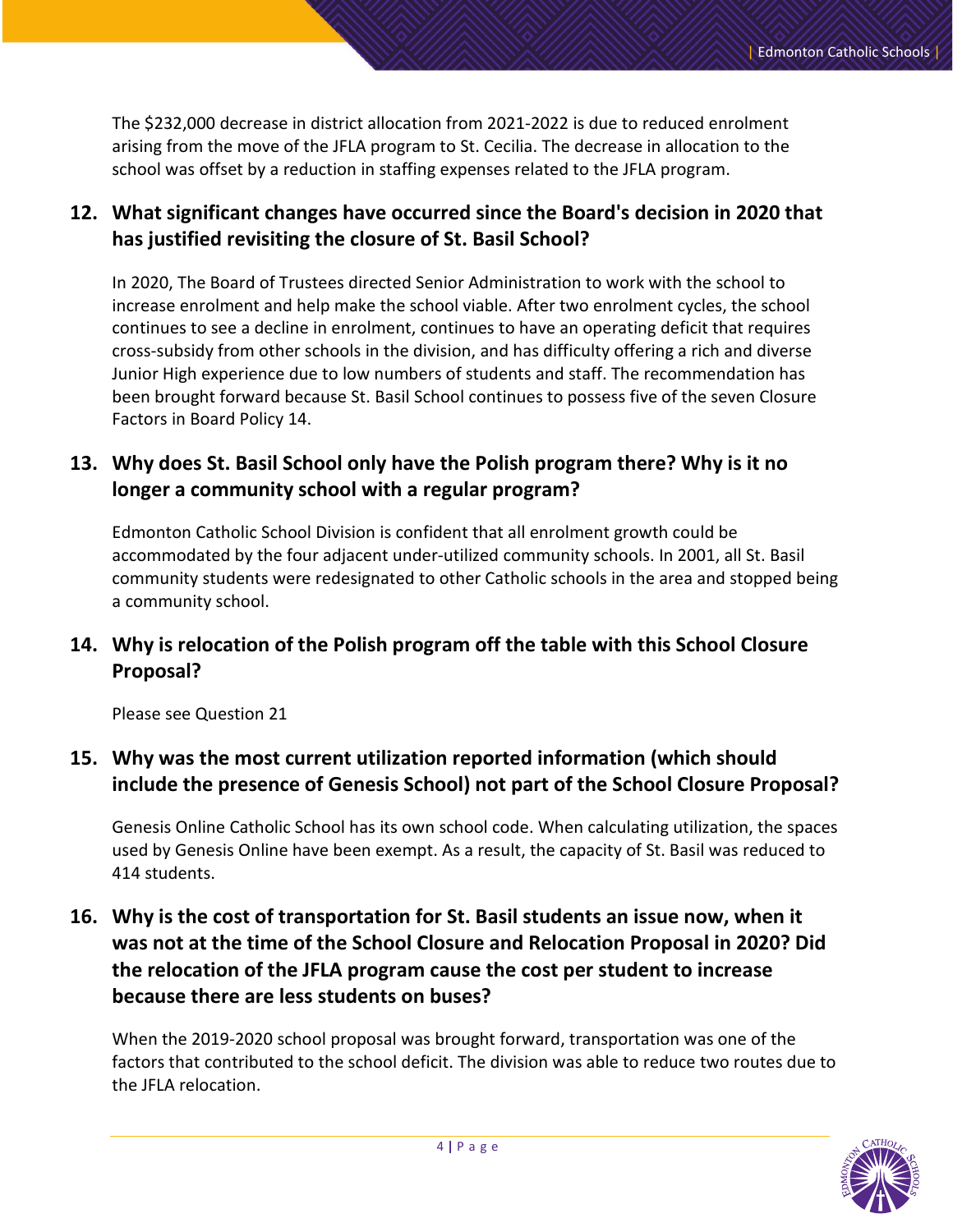# **17. Is the Division's need for the building the true reason for closing the Polish program at St. Basil?**

As per Board Policy 14, St. Basil Catholic Elementary/Junior High School possesses five of the seven factors to bring forward a school closure. The five factors are:

- Decreasing Enrolment
- Continuing low enrolment in a school or within grades in a school
- Enhancing the effectiveness of program delivery
- Improving school facility utilization
- Improving cost effectiveness

#### *Updated January 18, 2022*

# **18. Why has St. Basil consistently had principal changes and first-time principals being put in charge of the school? Why is the district allowing mismanagement of funds and not providing adequate training for new principals? Why does the current Principal and Assistant Principal not teach?**

Edmonton Catholic Schools has excellent administrators that are trained in managing all aspects of a school, including budgets. Additionally, the Division supports and oversees all of its schools' budgets, including St. Basil. The decision on the amount of teaching time done by the administration is a site-based decision and is supported by the Division.

## **19. When is the public meeting that is referred to in Board Policy 14?**

The public meeting to discuss the proposed school closure is encompassed in the information session, held on January 17, 2022 and the subsequent six one-hour table talks on January 18 and 19, 2022. The public meeting for the board to decide on the proposed school closure is February 23, 2022.

# **20. How did ECSD decide on the format of the engagement process for the St. Basil, School Closure?**

Edmonton Catholic Schools Division has developed an engagement approach that allows for four different ways to engage on the proposed school closure, enabling parents, guardians, and the community to choose how they wish to participate in the process. The engagement process was designed to create multiple avenues for stakeholders to respond to the school closure proposal. The public meetings format is such that members of the public can respond in a comfortable and safe setting where everyone who wants to speak at the public meetings has the opportunity to do so.

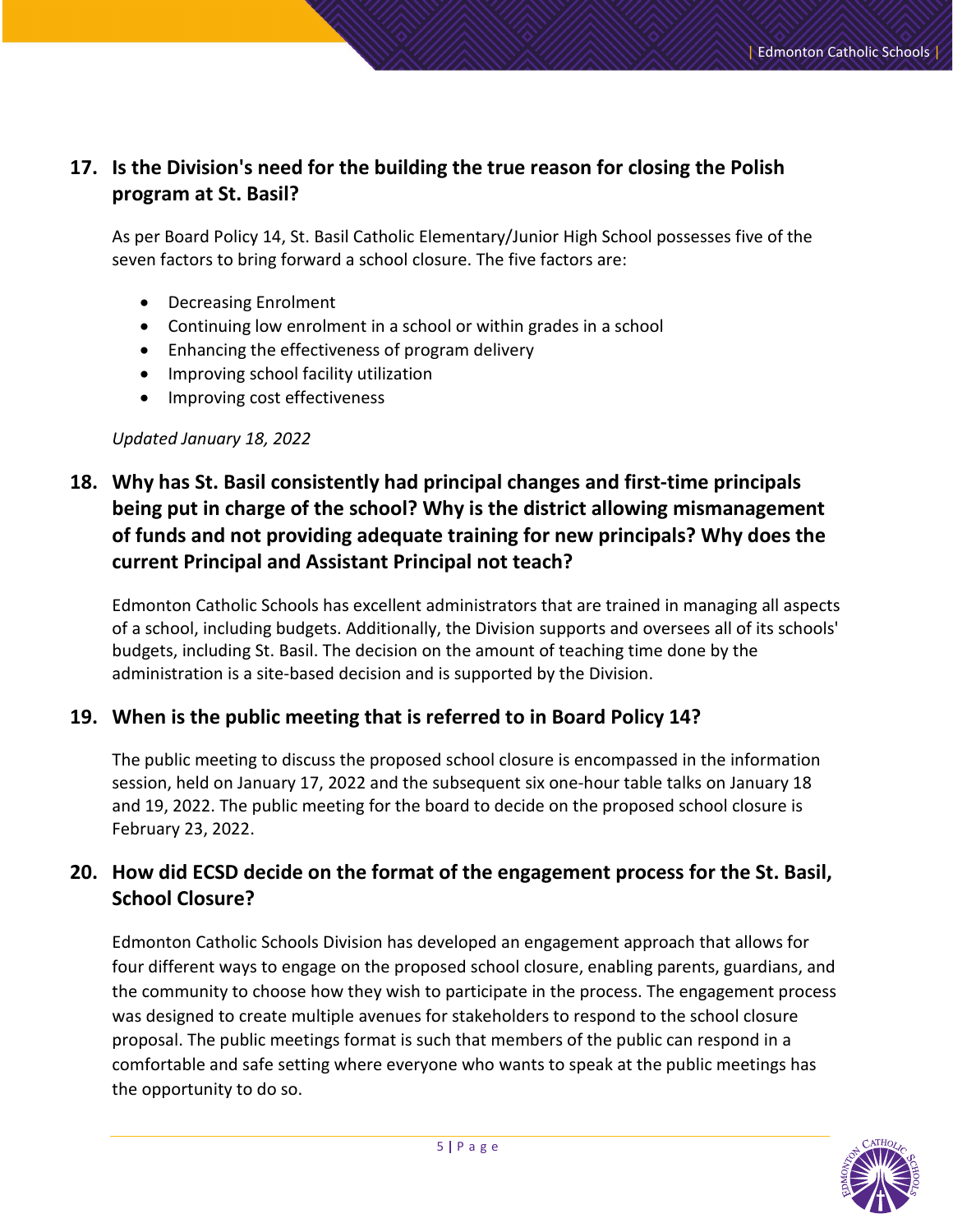There are four ways that parents, guardians, and the community can participate in the engagement process, and Edmonton Catholic Schools Division invites all stakeholders to engage in the way(s) that work for them. They are:

#### A. [Survey,](https://www.ecsd.net/page/38344/notice-regarding-st-basil-school)

- B. Written and video submissions to engagement@ecsd.net or mailed to Lumen Christi Catholic Education Centre, 9807 106 Street, Edmonton, AB T5K 1C2,
- C. Public engagement through the Table Talks of which there are six different times to choose from, and
- D. Phone call to speak to Karen Garlitos, Engagement Specialist personally at 780-441- 6122.

*Updated January 17, 2022*

#### **21. What will happen to the Polish Program? Will it move to another school?**

The motion that was passed by the Board on November 24, 2021, did not address moving the program to another school. On February 23, 2022, should the decision be to close St. Basil Catholic Elementary/Junior High School, Edmonton Catholic School Division will no longer offer Polish Bilingual programming for K-9 students. Students would be encouraged to attend their community school, and the Division would work with the Polish community to continue making rental space available.

#### **22. What will happen to the staff in the school?**

Should St. Basil Catholic Elementary/Junior High school close, all school staff will each participate in the staffing process outlined for ATA, Unifor, and AUPE staff. Continuous staff will be identified for priority placement. The Division will follow the process of looking for a position for them as outlined in their Collective Agreements. Temporary contract staff will need to secure a position through the staffing process. Those temporary staff who don't secure a position will have the option to go on the supply roster.

## **23. Why is the Polish program not given the same chance as the JFLA and a relocation suggested this time?**

The motion proposed to the Board of Trustees on November 24, 2021, does not include a relocation. A relocation was proposed in 2020. Based on community feedback received in February 2020, families did not have a desire to relocate this program to another school. It was made very clear that relocating the Polish program to any other school in the Division would not be supported by the community, and students would not attend.

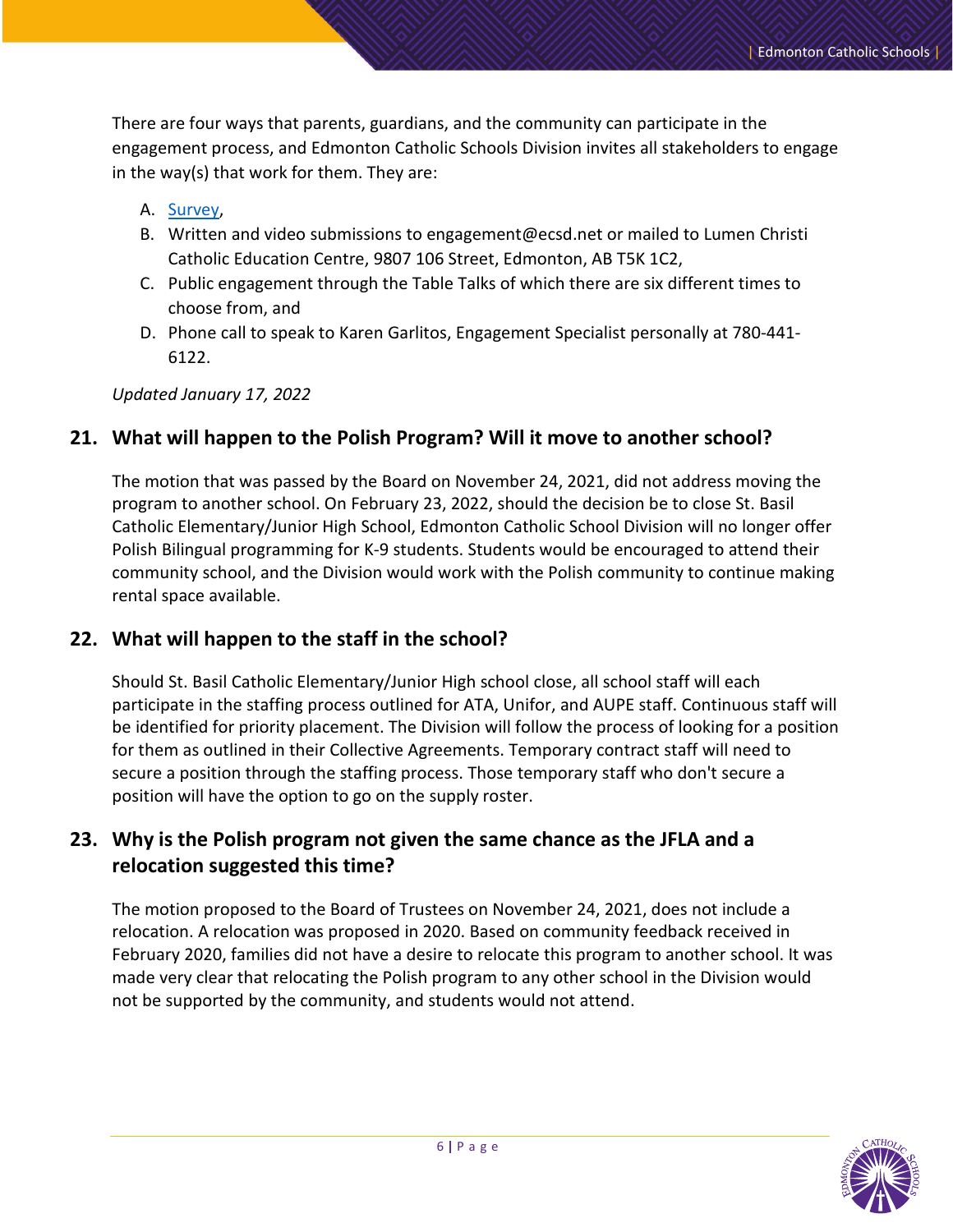# **24. How has two years been enough time to increase enrolment since the last school closure/relocation attempt? We were promised three years to increase enrolment.**

In February 2020, the Division committed to working with the school community to increase enrolment. In April 2020, the parents made a request for a commitment to funding a three-year marketing plan. However, ECSD has a yearly budget cycle, and as such, we communicated to the principal that we would support the marketing on a year-to-year basis. The Division could not commit to a dollar amount at the time as the budget allocations had not yet been finalized. We did not commit to a three-year period. Since that time, the marketing dollars directed towards St. Basil Catholic Elementary/Junior High School have been five times greater than any allocation made to any other language program in our Division. Despite our combined marketing efforts with the parent community and two registration cycles, enrolment has decreased by a further 10%. Even more concerning, over the past two years, 43 students left the program. This two-year enrolment trend is consistent with what has occurred over the long term and as a result, does not indicate an increased commitment from the community to register students at St. Basil Catholic Elementary/Junior High School.

# **25. COVID-19 has affected our numbers. How can you close a school when so many of our families have moved to online?**

Six former St. Basil Catholic Elementary/Junior High School students are currently registered at Genesis Catholic Online Elementary/Junior High School. That equals 3% of the St. Basil Catholic Elementary/Junior High student population. The Division has given the opportunity to all online students to return to their school of origin for the start of February 1, 2022, and of the students choosing to return to in-person learning, no students chose to return to St Basil Catholic Elementary/Junior High School but rather chose their community school. The Board needs to make decisions that are fair and equitable for all students, and COVID-19 is affecting all students; therefore, the recommendation to consider the closure of St. Basil Catholic Elementary/Junior High School is not rooted in COVID-19 factors but rather the fact that the school met 5 out of the 7 closure consideration factors.

# **26. Should immediate closure of the program take place next year, what supports will there be for students to adjust to this change? Students' mental health has already suffered due to the pandemic, and this has added more stress on them.**

The pandemic has affected many students in ECSD, and as such, the Division has allocated a number of resources to support students' mental health. In the event of a school closure, the Division is committed to working with affected students and their families to support the transition to their community school.

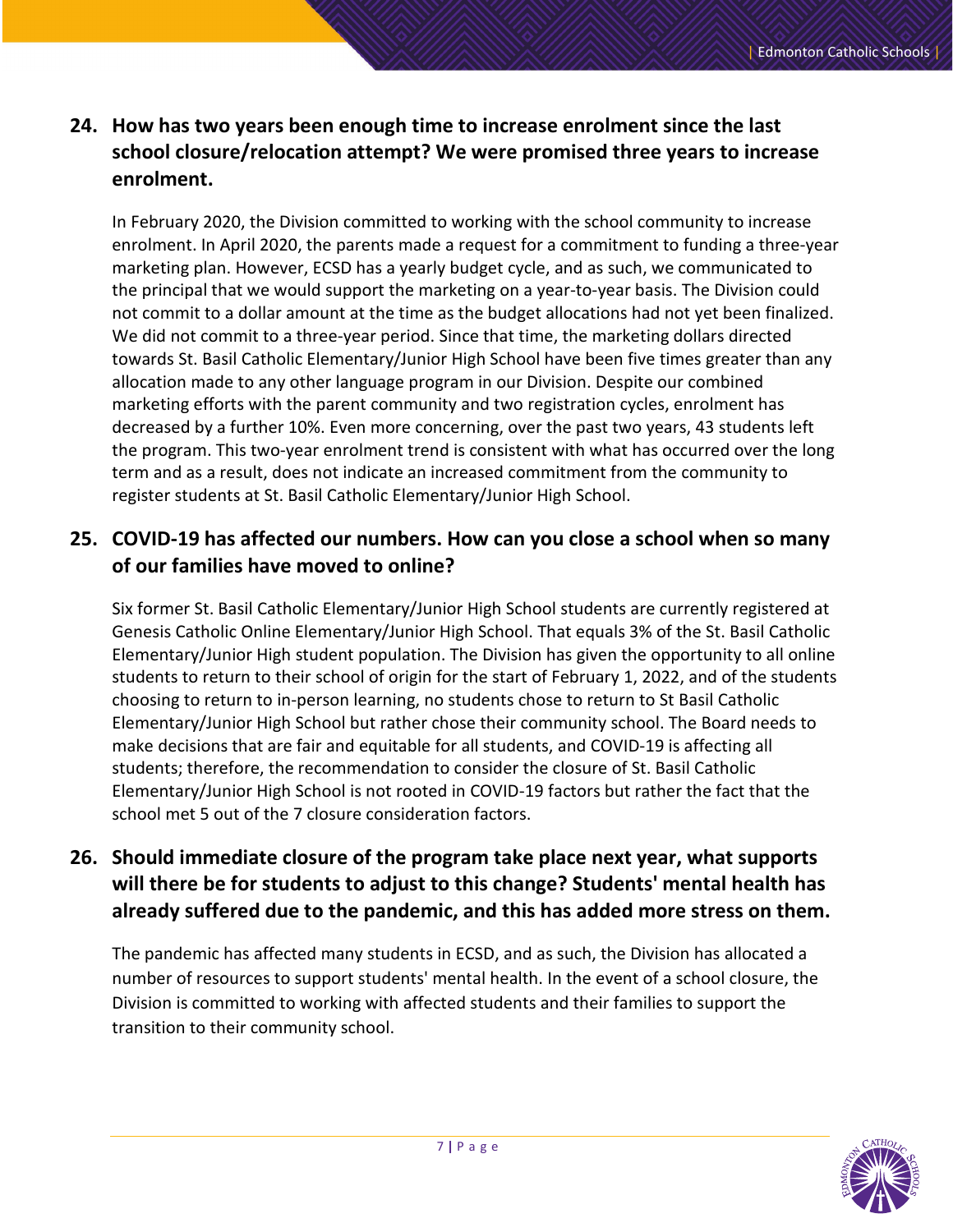Edmonton Catholic Schools is committed to providing an inclusive, welcoming, caring, respectful, safe, and Catholic environment that promotes the well-being of all and fosters community support for supporting all student mental health.

#### **27. What will happen to the St. Basil building?**

Should the decision on February 23, 2022, be to close St. Basil Catholic Elementary/Junior High School, the Division will continue to support the Polish community. ECSD will allow all current tenants the opportunity to renew their leases in the 2022-2023 school year, allow the school facility to continue to offer community bookings within the Joint Use Agreement and make rental space available for the Polish community at a fair and reasonable rate. In addition, the building will continue to be the site for the administration of the Genesis Catholic Online School.

# **28. Why is transportation to St. Basil 5 and 1/2 times higher than to other schools in the division?**

ECSD transports 117 St. Basil Catholic Elementary/Junior High students. The bus ridership varies between 6 – 22 students per bus for an average of 13 students per route/per bus. This means that between 33 – 49 seats are unfunded. As a result, the utilization rates range between 11- 40% per route for an overall average of 24% combined. As a result of low ridership and citywide busses, the cost is 5  $\frac{1}{2}$  times (451%) greater than other schools across the Division.

## **29. What was done to try and boost enrolment after the 2020 school closure/program relocation engagement?**

Since March 2020, the Division has continued its commitment to supporting the program in multiple ways. To maintain enrolment numbers, bus service remained available, and the Division has continued to subsidize costs to the school over the next two budget cycles. These decisions demonstrate a financial commitment of approximately \$1.9 million dollars over and above the basic grant dollars provided by the province.

# **30. Polish property owners direct their taxes to ECSD. As such, does ECSD not have a duty to accommodate?**

Education Property taxes are collected and passed onto the Alberta government, who in turn distributes the funds equally throughout the entire province irrespective of what public education system was declared on their property taxes. This means that no matter where you live in Alberta, the funding provided to each student is the same. The recommendation to consider the closure of St. Basil Catholic Elementary/Junior High School is also rooted in the principles of equitable use of resources for all 43,200 Division students. It is important that programs of choice be financially viable so as not to negatively impact the resources available to all Division students.

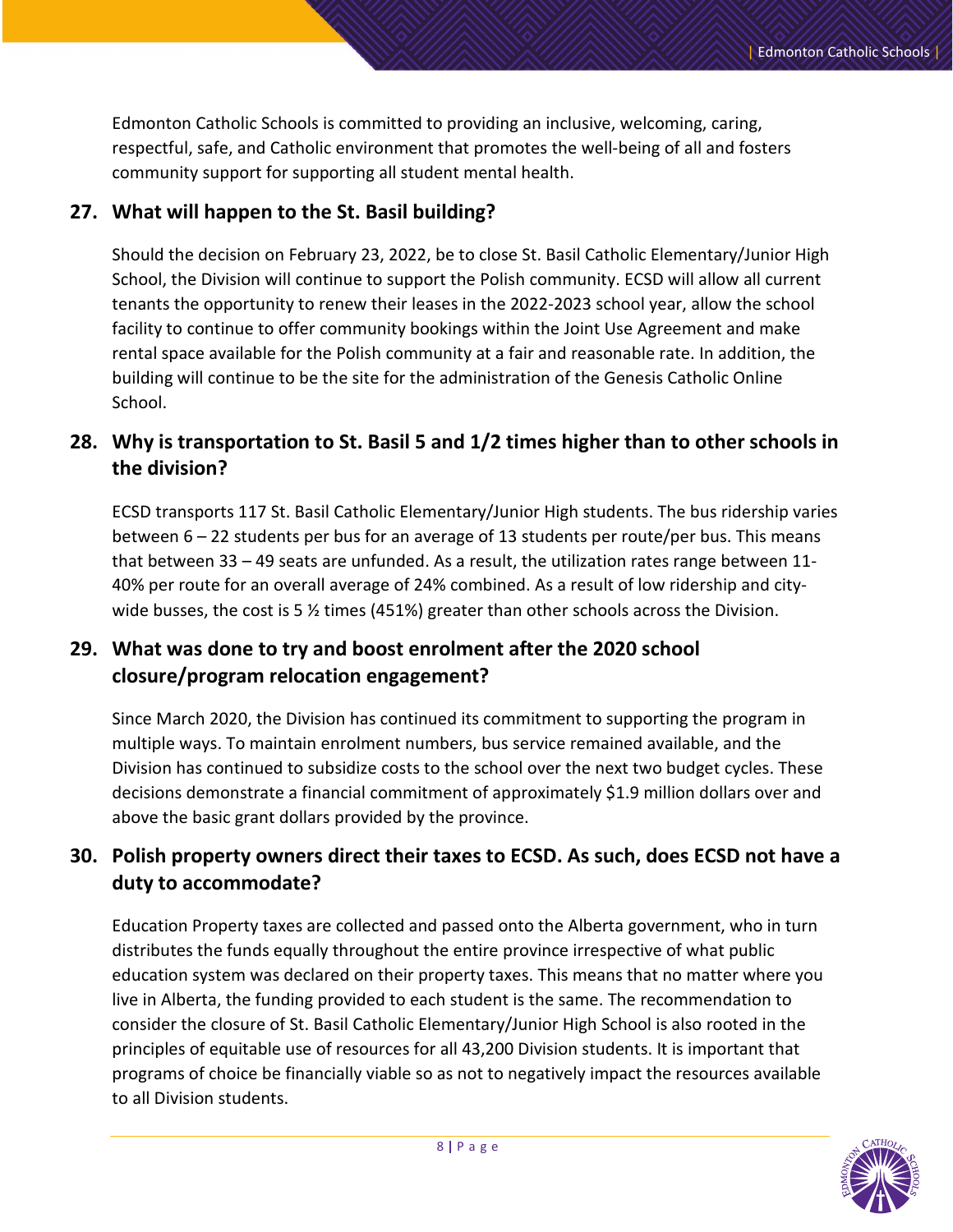# **31. The enrolment numbers in the Polish language program, as tracked by the Polish community, show an increase. Why is there a discrepancy in the numbers?**

It is statistically important to have a consistent methodology in reporting when analyzing trends over a long period of time. That is why ALL enrolment figures in the School Closure Report are based on the September 30 enrolment count of each year. It is difficult for us to comment on any other records other than the ones we are accountable for when reporting our enrolment to Alberta Education on a yearly basis.

# **32. In 2019, why were two schools on the outskirts of Edmonton chosen for relocation of the Polish program?**

As part of the 2019-2020 proposal, the Division identified St. Angela Catholic Elementary School and Sir John Thompson Catholic Junior High School as options for relocation of the Polish Bilingual Program. Both schools had the required space to accommodate the students, were very close proximity to each other and are in North Edmonton, where many students live.

# **33. Even though a specific time was not given for the program revitalization, a 3 year marketing plan had been discussed. Why is another proposal for closure being considered only 20 months later even though our enrolment went up from 2020/2021 to 2021/2022 and our utilization went up with Genesis moving into the building?**

In February 2020, the Division committed to working with the school community to increase enrolment. In April 2020, the parents made a request for commitment to funding a three-year marketing plan. However, ECSD has a yearly budget cycle, and as such, we communicated to the principal that we would support the marketing on a year-to-year basis. The Division could not commit to a dollar amount at the time as the budget allocations had not yet been finalized. We did not commit to a three-year time frame. Since that time, the marketing dollars directed towards St. Basil Catholic Elementary/Junior High School have been five times greater than any allocation made to any other language program in our Division. Despite our combined marketing efforts with the parent community and two registration cycles, enrolment has decreased by a further 10%, and even more concerning is that in the past two years, 43 students left the program. This two-year enrolment trend is consistent with what has occurred over the long term and does not indicate an increased commitment from the community to register students at St. Basil Catholic Elementary/Junior High School. Although the utilization rate in 2020 has increased due to Division strategies, and the addition of the Genesis Online School, it was negatively impacted by a decrease enrolment in the Polish Bilingual program. It is anticipated that the utilization for the 2021-2022 school year will decline.

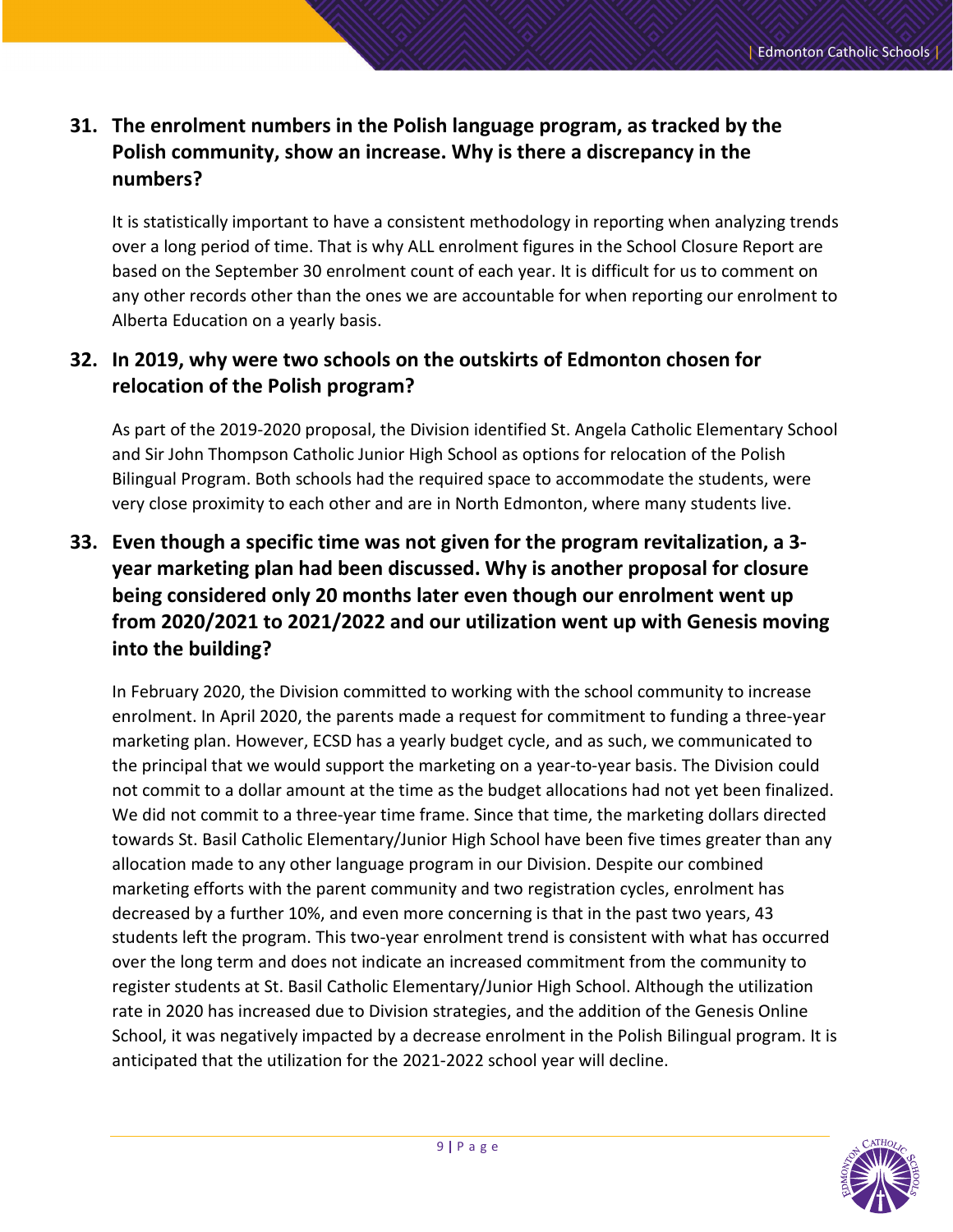# **34. Please confirm which ECSD bilingual schools managed to increase enrolment during the pandemic?**

ECSD has had many language programs increase their enrolment from the 2020-2021 school year to the Sept.30 2021 enrolment count. Schools are listed as follows:

- St. Matthew Catholic Elementary School Ukrainian Bilingual Program
- St. Stanislaus Catholic Elementary School French Immersion Program
- St. Cecilia Catholic Junior High School French Immersion Program
- Archbishop MacDonald High School French Immersion Program
- J. H. Picard Catholic Elementary/Junior/Senior High School French Immersion Program remained stable
- Father Leo Green Catholic Elementary School French Immersion Program remained stable
- Austin O'Brien Catholic High School Spanish Bilingual Program
- John Paul 1 Catholic Elementary School Spanish Bilingual Program
- St. Brendan Catholic Elementary/Junior High School Spanish Bilingual Program
- Louis St. Laurent Catholic Junior/Senior High School Spanish Bilingual Program remained stable
- **35. How are parents supposed to trust ECSD after this rollercoaster ride of relocation and now program elimination; you keep telling us how our children's mental health is so important, so why are you not considering the mental health of the 210 students that will be affected by this proposal? Why are you treating our children as a commodity and the school as a business, only looking at making a profit?**

This recommendation is based on the fair and equitable distribution of resources to provide efficient and effective learning opportunities for all students. Increased efficiencies will also have added benefits to students as they will have increased learning opportunities at their community school. Each school is equipped to deal with factors involved as students move schools (see the response to #6).

**36. Why was the kindergarten enrolment number capped at only 25 kids if there was such a major concern about enrolment? By capping the kindergarten program, which has historically been our largest class, you are setting up the program for failure.** 

Classroom composition within a school is a site-based decision. Principals will create class sizes to optimize curricular delivery. Every student that wanted to register in Kindergarten at St. Basil

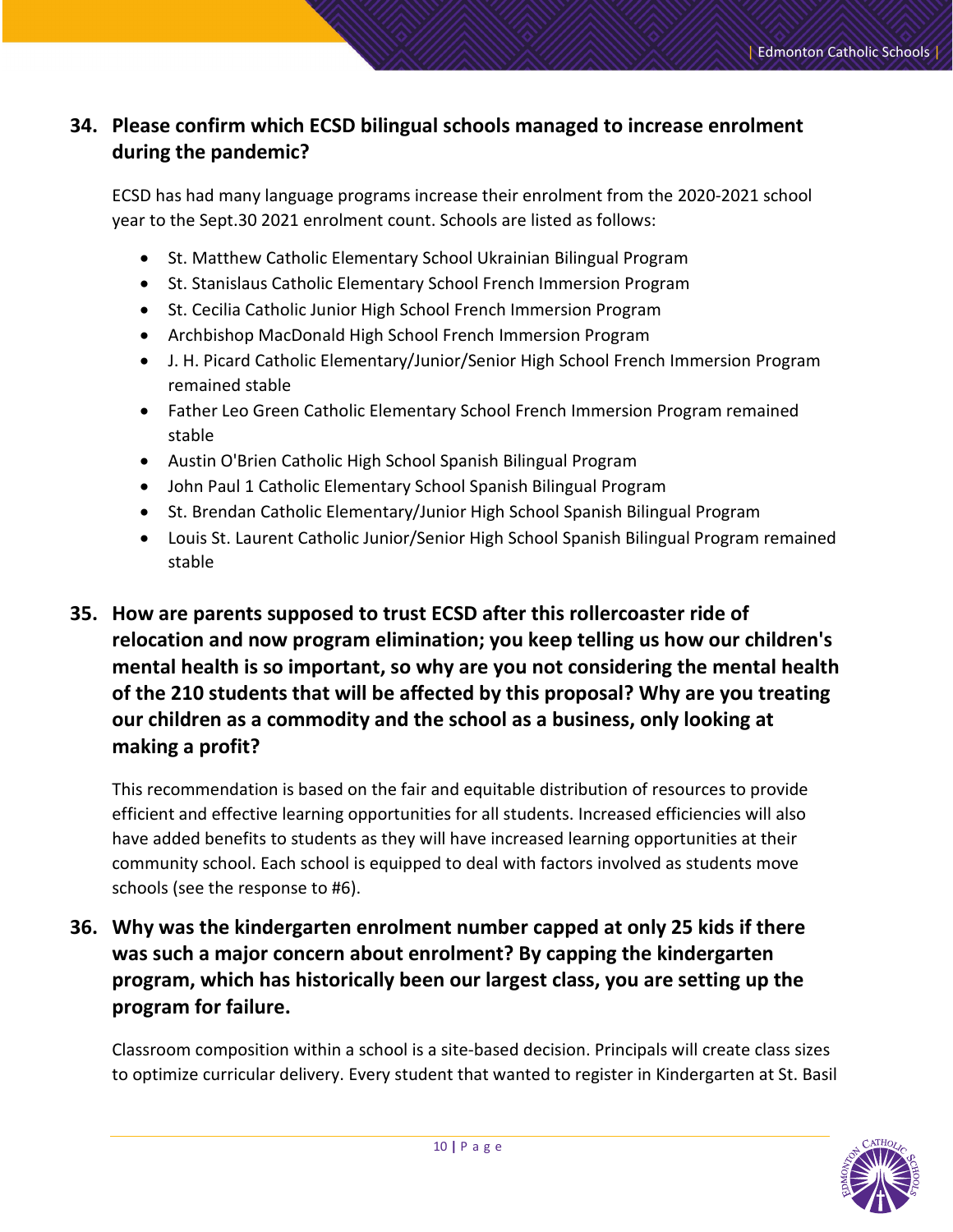Catholic Elementary/Junior High School for the 2021-2022 school year is currently registered at the school.

**37. If 52% of students ride the yellow bus, why is the school bus program is not a priority? Should there not have been more emphasis placed on planning routes? How can a whole route be dropped in 2020/2021 and consequently state that this did not affect enrolment? Please tell us how many students who were affected by the erratic bus schedules last year and did not re-enroll at St. Basil?** 

ECSD has made bussing a priority for St Basil Catholic Elementary/Junior High School as we committed to supplemental funding (\$417,909 for 2021-22) to provide bussing throughout the city. Yellow bus routes are designed based on transportation applications received. The Division creates routes to accommodate all eligible students. Regardless of the number of students requesting transportation, the Division will transport eligible students to their school if an application is received. In terms of trying to reduce the cost of transportation to the Division, ECSD has diligently exhausted all options to reduce the number of routes to transport the Polish Bilingual students effectively and efficiently.

**38. What actions were taken in the last two years to decrease spending? How can a school of this size justify two 100% administrative staff (principal and viceprincipal), especially since JFLA left? How many principals are currently located in the school, including the Genesis program?** 

See question 21.

**39. With the Genesis program moving into St. Basil, why is the operating budget not combined for Sw. Jan Pawel II program and Genesis as it was historically done with other programs, such as the JFLA program? With Genesis moving into the building, should the utilization rate of the building not have gone up significantly?** 

Both schools have been operating as separate entities with separate Alberta Education school codes. Genesis Online School is not a program; it is a school with its own school code. Combining the two schools into one is not prudent as there are too many pedagogical differences and requirements between the operation of these two schools. We needed to have them administratively separate. Further, it is important to note that Alberta Education does not allow enrolment at an online school to count towards the utilization of the school space (ex. students are not counted in utilization as they are not in the school).

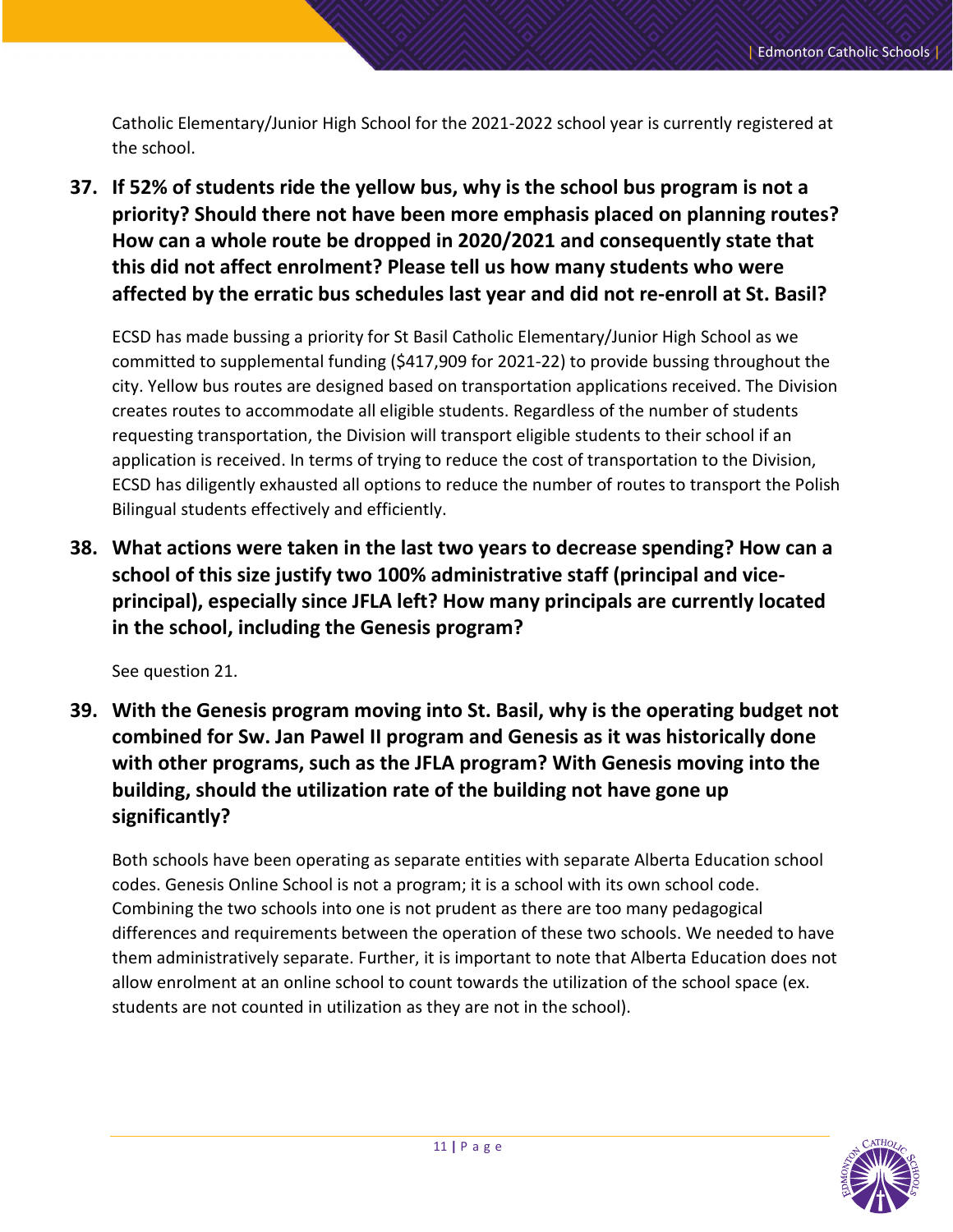**40. In the "Proposal for Closure Document" you talk about two other under-utilized schools that are centrally located: St. Alphonsus and St. Catherine. You also mention that the majority of the students at St. Basil are located in northwest Edmonton where all of the schools are over-utilized or close. How is this proper planning? How does taking students away from the underutilized core and sending them to the over-populated neighborhood schools, especially during a pandemic where small classroom/population sizes are ideal for keeping everyone safe make sense?** 

The only school located in the Northwest sector that is over-utilized at this time is St. Lucy Catholic Elementary School. As part of the Division initiative of Walking Together Towards a Glorious Future, ECSD aims to reduce operating costs, balance utilization, provide enhanced learning opportunities and develop a continuum of focus language and alternative programs. Therefore, on the Division's 3-year Capital Plan 2022-2025, ECSD has made the request for a replacement K-9 school in the Palisades/Oxford; St. Lucy Catholic Elementary School and Katherine Therrien Catholic Elementary School with the creation of a Junior High Attendance boundary with a capacity of 950 students.

# **41. Why was Policy 14 not followed and we are not being given a proper public consultation process?**

In alignment with Board Policy 14, School Closure, ECSD has developed a Public Participation Process that allows several opportunities to provide stakeholder feedback: information session, table talks, video and written submissions via email, online survey or by telephone. Given the pandemic, ECSD commits to providing stakeholders with a safe and comfortable environment to share their thoughts.

# **42. Why did the district not listen to the Polish community and find an alternate central location if they had plans for this building?**

In the 2019-2020 Public Participation Process, ECSD received the following feedback:

- Feedback forms submitted on February 12: 72
- Additional Online Feedback forms: 93
- Additional forms received in office: 6
- Emails Received: 121
- February 12, 2020, Information Sessions Attendees: 685
- February 12, 2020, Information Session Registered speakers: 30

The theme of the feedback demonstrated clearly that there is no interest in the Polish program relocating to another school, regardless of its location.